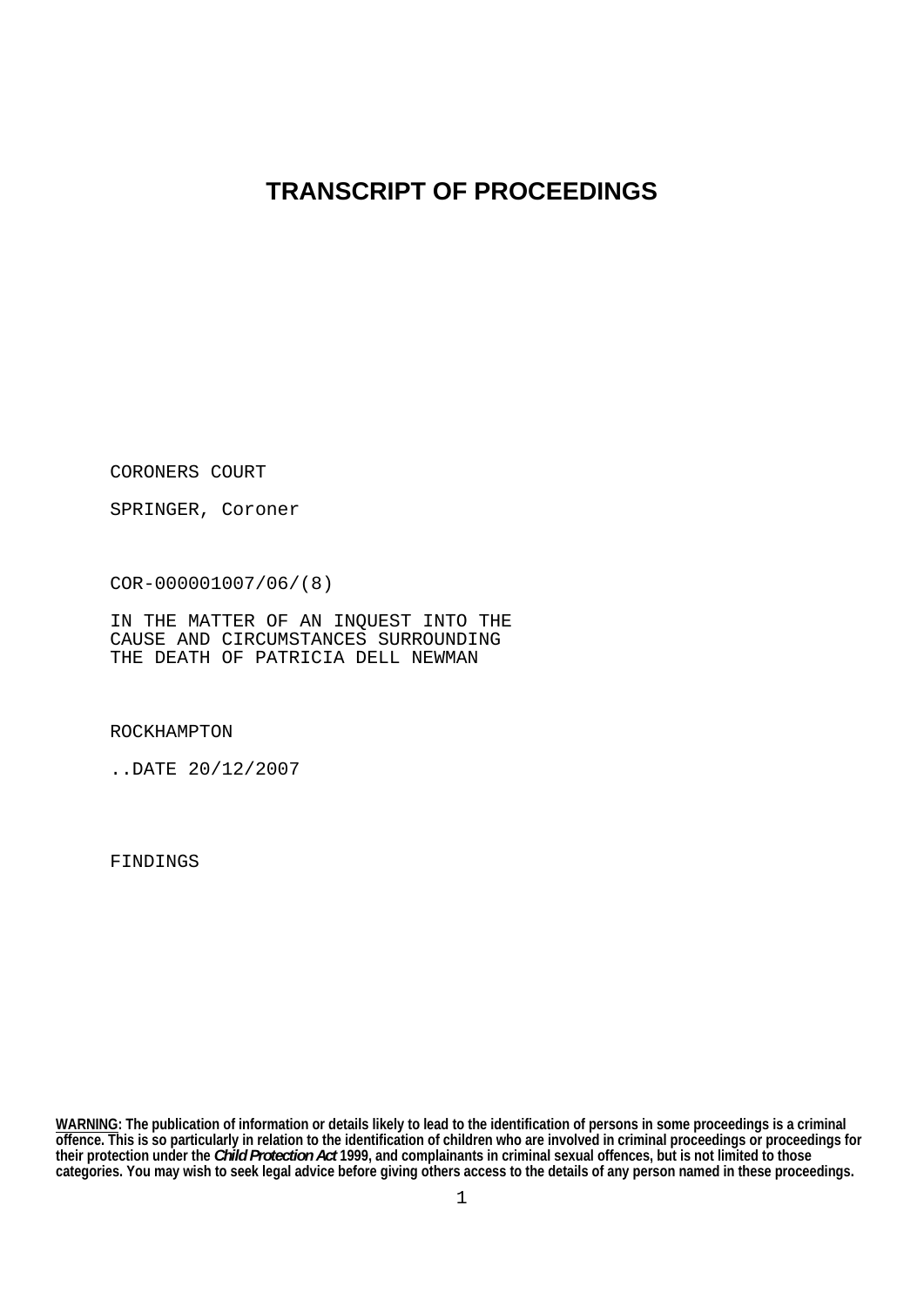20122007 T01&02/AET(BNE) M/T ROK1A (Springer, Coroner) CORONER: Pursuant to the Coroners Act 2003 an Inquest was conducted into the death of Patricia Dell Newman. The Act provides that when an Inquest is held the Coroner's written findings must be given to the family of the person who died and to each of the persons or organisations granted leave to appear at the Inquest. These brief oral reasons are extracted from the written reasons that I published to the parties who were represented at the Inquest.

At the time of her death Mrs Newman was the mother of three adult children, Amanda, Kerrod and Natalie. Mrs Newman was born on the 10th of October 1933. She was admitted to the Rockhampton Base Hospital on the 11th of March 2006 and remained there until her death.

**40**  The day before Mrs Newman's admission to the hospital she complained to both of her adult daughters separately that she was feeling unwell and had been vomiting. Both of her adult daughters gave evidence that they had been visiting her on a regular and frequent basis and that, to their knowledge, their mother had been eating and had fresh food in her home with grocery shopping undertaken by one of her daughters.

**50**  On the day of her admission to hospital one of the daughters found Mrs Newman on the floor inside her home. She had fallen and was feeling very poorly. An ambulance was called.

**1**

**10** 

**20**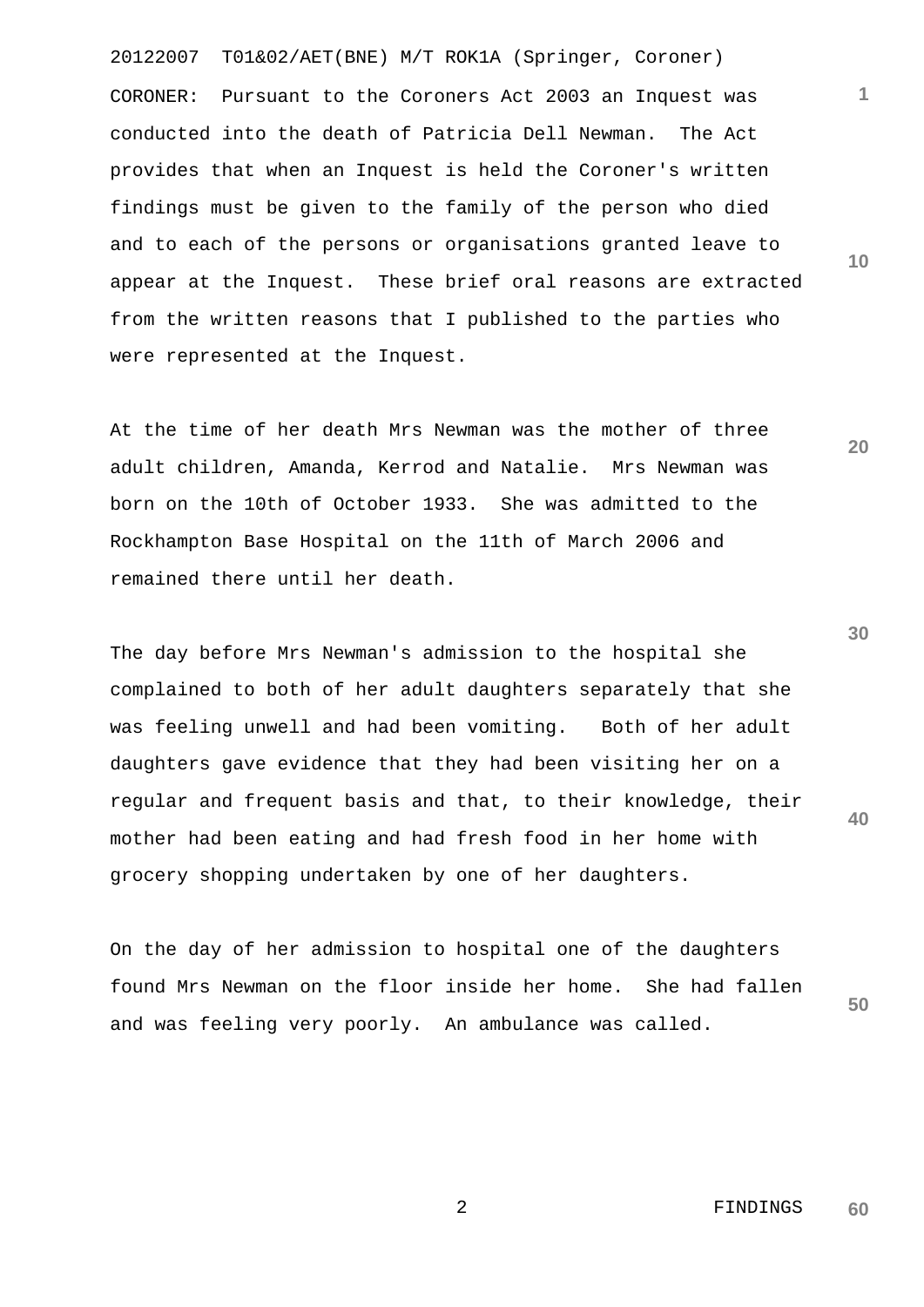20122007 T01&02/AET(BNE) M/T ROK1A (Springer, Coroner) My written reasons will be distributed in accordance with the requirements of the Act and a copy will be sent to the office of the State Coroner.

The family has raised a number of concerns about Mrs Newman's care in the hospital. Her adult children wrote collectively to the Coroner on the 25th of May 2006. Those concerns were set out in a document signed by two of the three children of Mrs Newman. That document was tendered and became Exhibit 6 in the Inquest.

The issues and complaints raised by Mrs Newman's children relate to the care of their mother at the Rockhampton Base Hospital between the 11th and the 29th of March 2006. Many of the complaints are criticisms of the quality of the care that the family perceived their mother was receiving as well as the quantity and quality of information that they were being given about their mother's diagnosis and prognosis.

**40**  During the Inquest two of the family members gave evidence. They were the daughters of Mrs Newman, Ms Amanda Perry who appears today and Ms Natalie Barnett. They did not expand on the issues set out in Exhibit 6 in their oral evidence.

Other evidence came from Queensland Health in the form of written statements with the makers of some of those being required for cross-examination.

> 3 FINDINGS **60**

**20** 

**50** 

**10**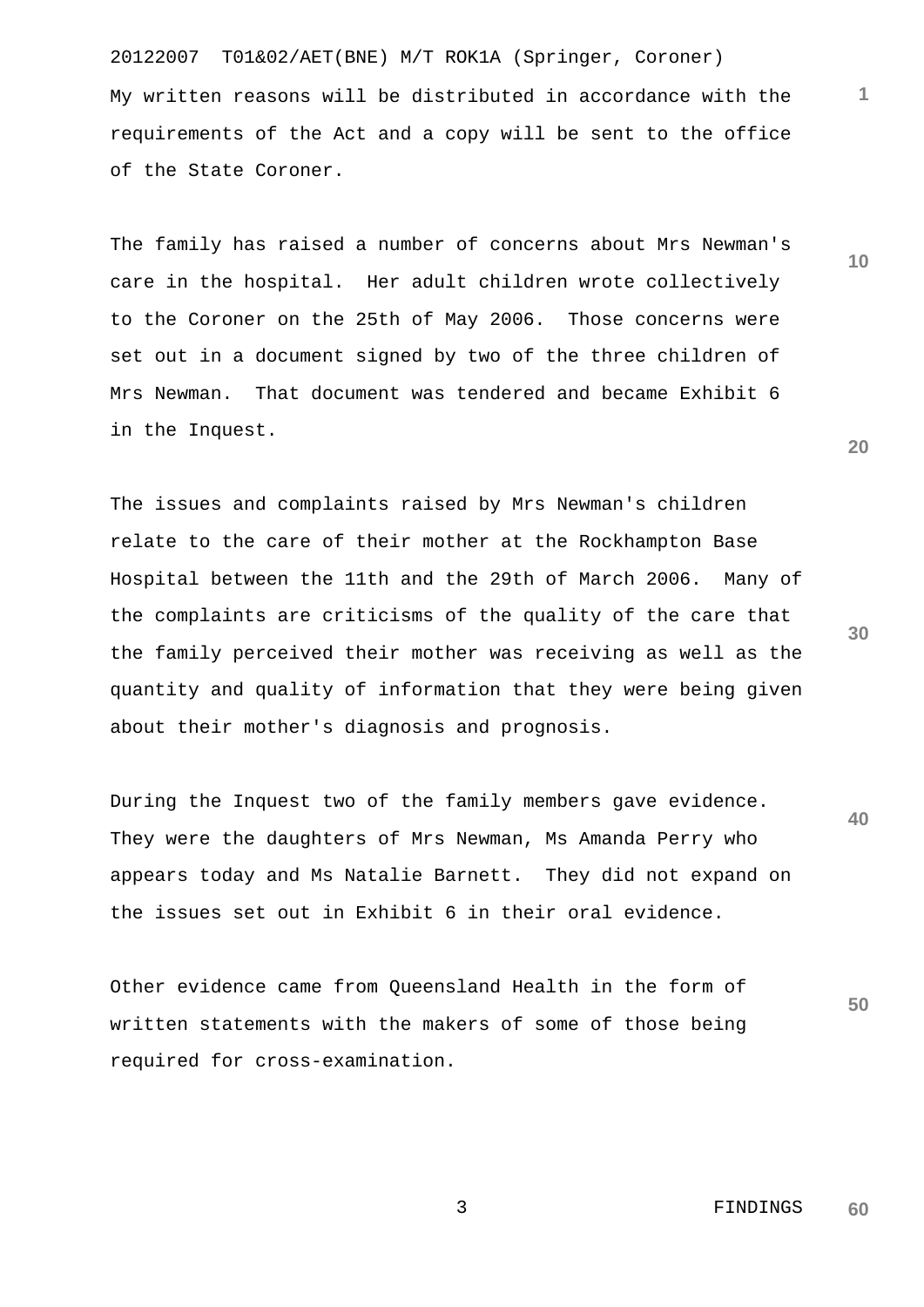20122007 T01&02/AET(BNE) M/T ROK1A (Springer, Coroner) The forensic pathologist Dr Nigel Buxton and specialist who was an experienced physician with a specialty in thoracic medicine was engaged by me, Dr Donald Cain. They also gave written and oral evidence.

The clinical findings about the poor state of Mrs Newman when she was admitted are informative. Dr Barry Rigby was a locum specialist at the Rockhampton Hospital. He stated,

"On admission she suffered from profound hypotension which had caused acute renal failure. She was very malnourished. She provided history of diarrhoea and vomiting for two weeks but for her to deteriorate to the condition in which she presented at the hospital would have taken weeks to months of poor nutrition."

Dr Rigby continued,

"Mrs Newman's blood tests did not indicate a specific cause for her problem. The majority of the tests were normal, however, the results of these tests indicate that malnutrition and that her condition was of long-standing chronic nature rather than something that had developed over the previous week."

Dr Donald Cain, engaged by me to review the hospital's records. Dr Cain confirmed that Mrs Newman was peripherally shut down meaning the circulation of blood to her peripheral tissues was compromised and that her condition demonstrated acute renal failure.

Dr Graves gave evidence that Mrs Newman's poor condition had existed for some time prior to her admission to hospital and **40** 

**1**

**10** 

**20** 

 4 FINDINGS **60**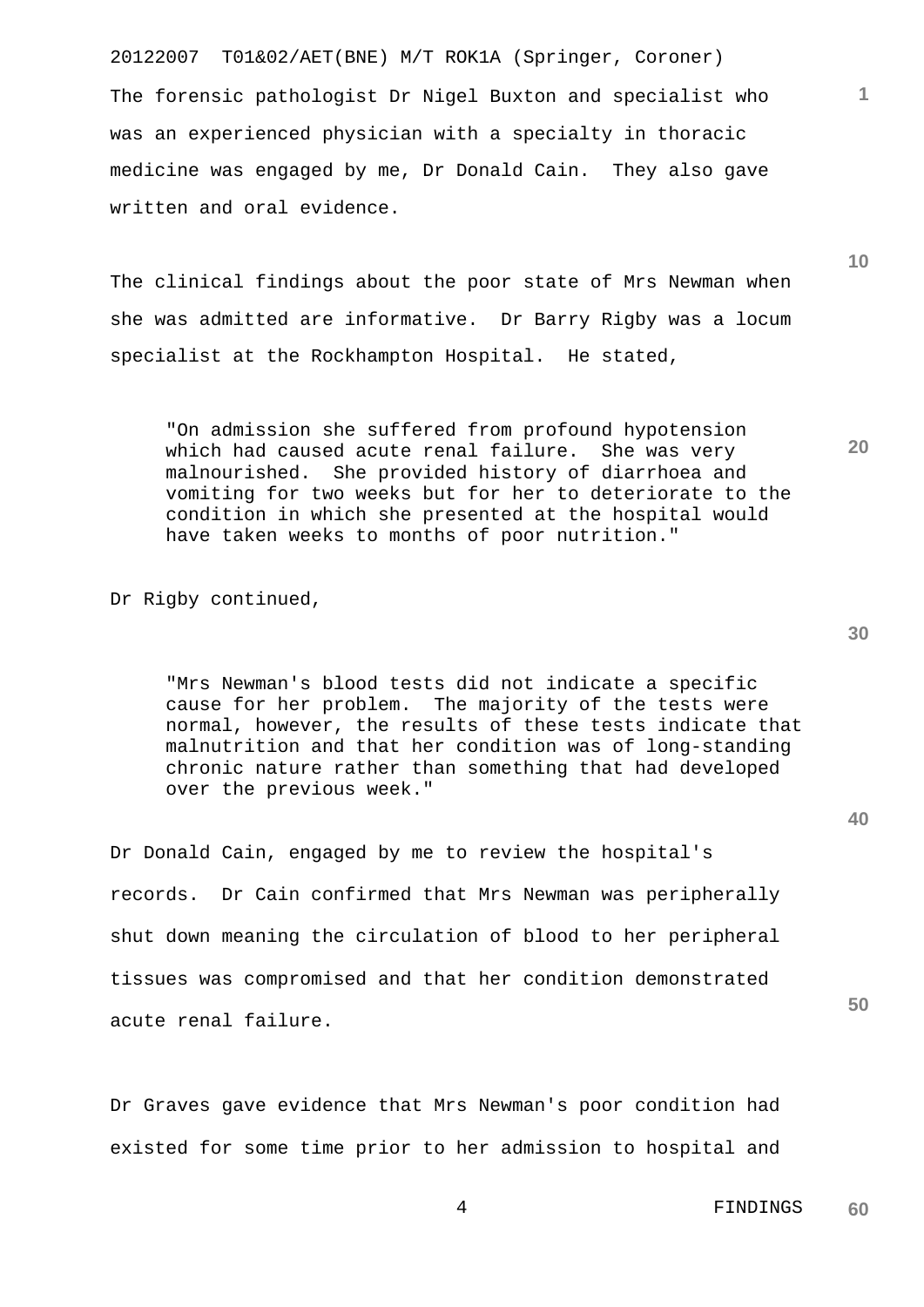20122007 T01&02/AET(BNE) M/T ROK1A (Springer, Coroner) his best estimate was that she had been very unwell for a period of weeks to months rather than days to weeks. Thus, there is evidence which I accept that although Mrs Newman presented to normal visual observation as someone who was not gravely ill, that presentation hid significant clinical findings showing the contrary.

I am satisfied at the time of her admission to hospital on the 11th of March 2006 Mrs Newman was profoundly unwell, suffering from the effects of multi-organ failure over a period of weeks to months and that this condition was not properly understood or appreciated by her family.

**30 40**  Dr Buxton performed an autopsy on the 31st of March 2006 at the Rockhampton mortuary and reported on that procedure on the 19th of April 2006. In summary, Dr Buxton reported the matter to be a complex case with evidence of sepsis. He believed the death to be the result of a congestive cardiac failure as a result of essential hypotension and other contributing but not causative factors of a clinical nature. This included Meige's Syndrome.

The family have alleged that a medical practitioner said words to the effect that their mother would not be resuscitated in the event that was required as their mother was not worth the \$2,000 a day that it would cost to keep her in the intensive

> 5 FINDINGS **60**

**50** 

**1**

**10**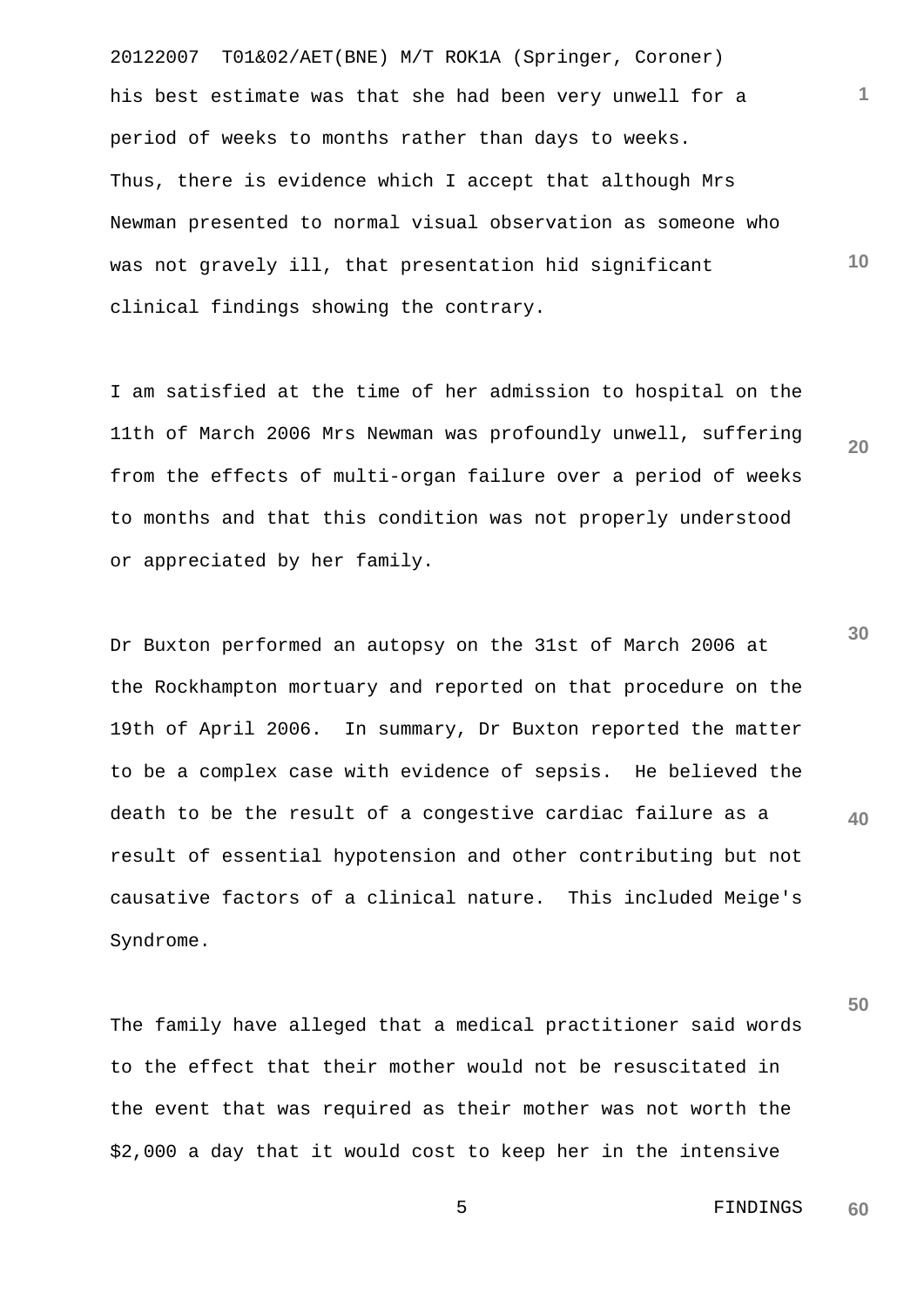20122007 T01&02/AET(BNE) M/T ROK1A (Springer, Coroner) care unit. This statement - or words to that effect - has been denied by all of the medical practitioners who were cross-examined at the Inquest with a specific denial by them.

**10 20**  A statement such as that described by the family referred to above about Mrs Newman not being worth \$2,000 per day to keep her in the intensive care unit would be highly improper in the circumstances and would be grossly offensive to the family of any patient, however, I am not satisfied that matters of funding of public health in the Rockhampton Hospital affected in any way the proper clinical care of Mrs Newman.

Having regard to the gravely ill position in which Mrs Newman was in - or on her admission, I am satisfied that all appropriate investigations were conducted and no further investigations could or should have been conducted that would have been of assistance in the circumstances.

There is no evidence before me to suggest that Mrs Newman received anything but extensive investigations, appropriate treatment and satisfactory care and that the doctors who made the decisions as to her care took into account only proper considerations.

There is, in my view, insufficient evidence for me to be satisfied on the requisite standard that an offensive comment **30** 

**1**

**50** 

 6 FINDINGS **60**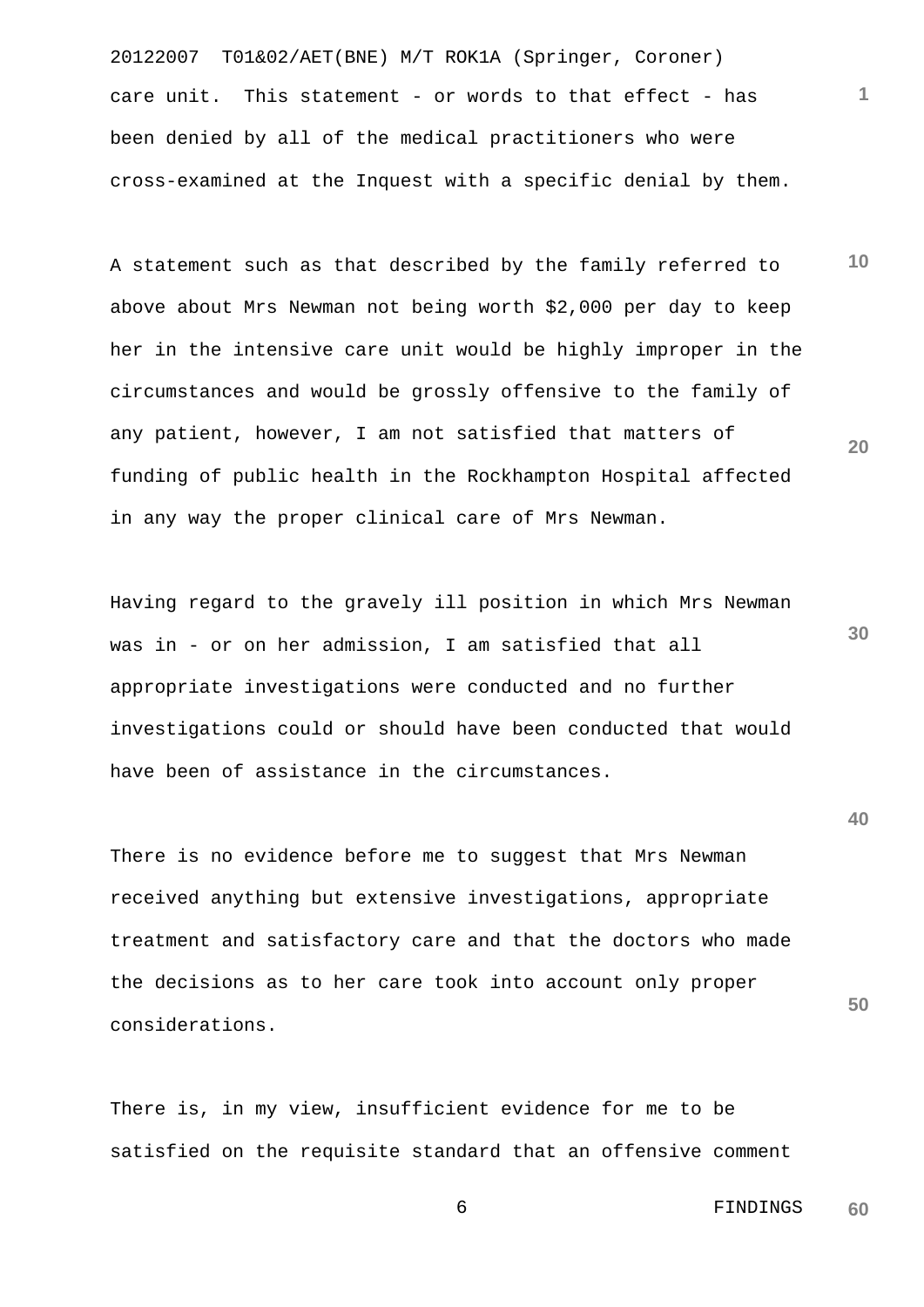20122007 T01&02/AET(BNE) M/T ROK1A (Springer, Coroner) **10**  was made to the family of the nature set out above about the cost of maintaining Mrs Newman in the intensive care unit. Further, the evidence does not indicate that the comment reflected the reality of the care that was being given to Mrs Newman.

**20**  There was also no evidence to suggest that the intensive care unit of the Rockhampton Base Hospital was, at the time of Mrs Newman's death making decisions as to the care of its patients based on monetary considerations rather than on proper clinical considerations.

**30**  There was no issue identified that points to any systemic or endemic failure in the public health system and no evidence which would satisfy the Court that other than proper clinical decisions were made by the relevant decision makers in the care that Mrs Newman received at the hospital.

**40** 

**1**

**50**  The grave illness and probable imminent death of a beloved parent is obviously very distressing. Patients and family members are often given information about a patient's prognosis and treatment options at a time when they are tired and stressed.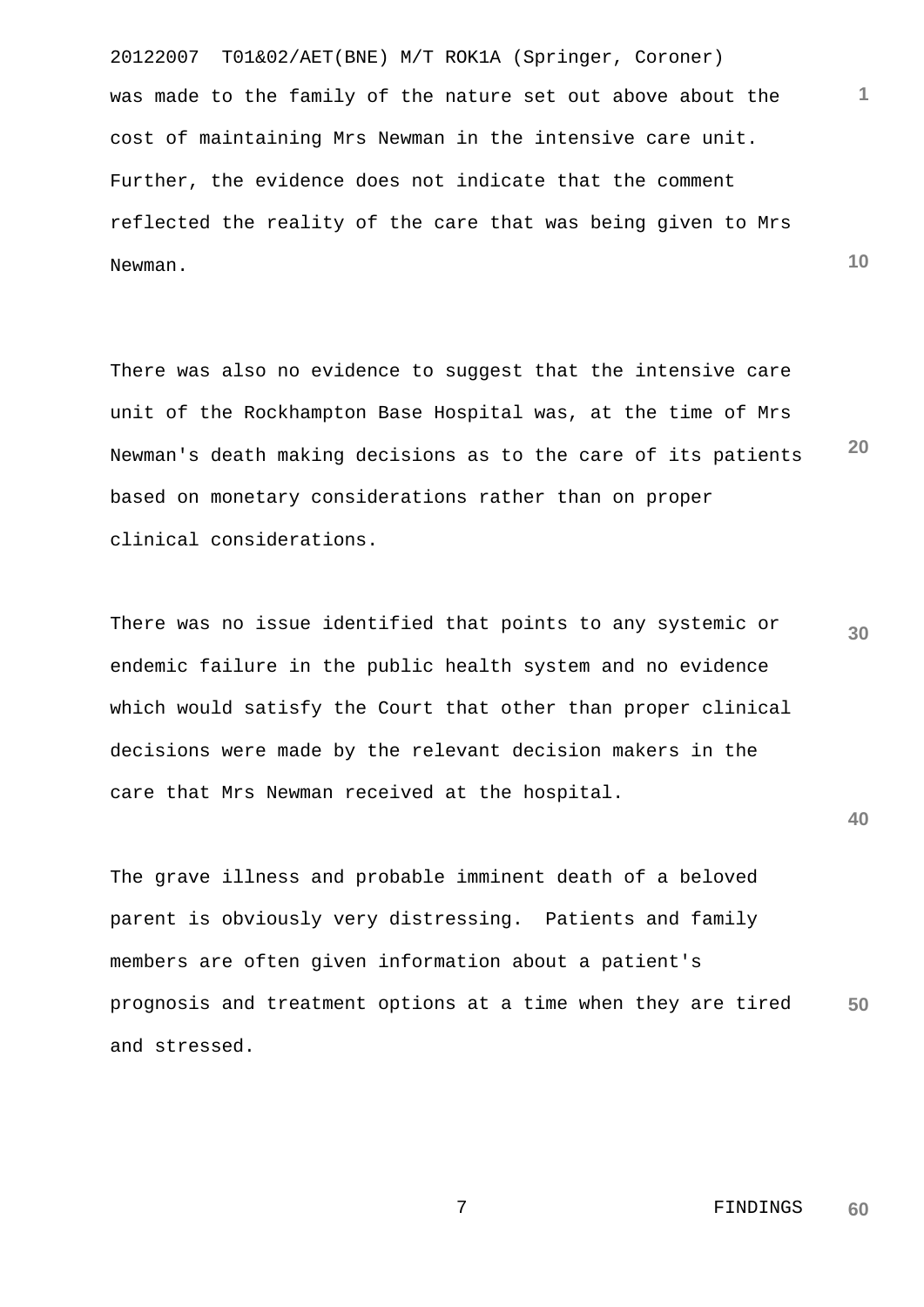20122007 T02/JRR(BNE M/T ROK1A (Springer, Coroner) The ability of health professionals to convey important information in an informative and empathetic way will vary across individuals. Consequently, the information being given by a health professional in some situations may not be properly understood. If that is the situation or the information is not conveyed clearly, it may create an added layer of stress and possible hostility between the people involved.

**30 40**  It is important that health professionals make every effort to ensure that the people with whom they are speaking understanding the information that is being given to them. Where patients or family members feel that they have not understood the information that has been provided to them they should not feel constrained about seeking clarification of that information. This could be done, for example, through a hospital social worker or by arrangement through further discussion with the clinician who provided the information.

While appreciating the workload that many medical professionals are working under in hospitals under the control of Queensland Health it is recommended that Queensland Health consider developing a brochure to be provided to family members at the time they are being given important information about the prognosis and treatment of a gravely ill family member. The brochure could set out how family members can

> 8 FINDINGS **60**

**50** 

**1**

**10**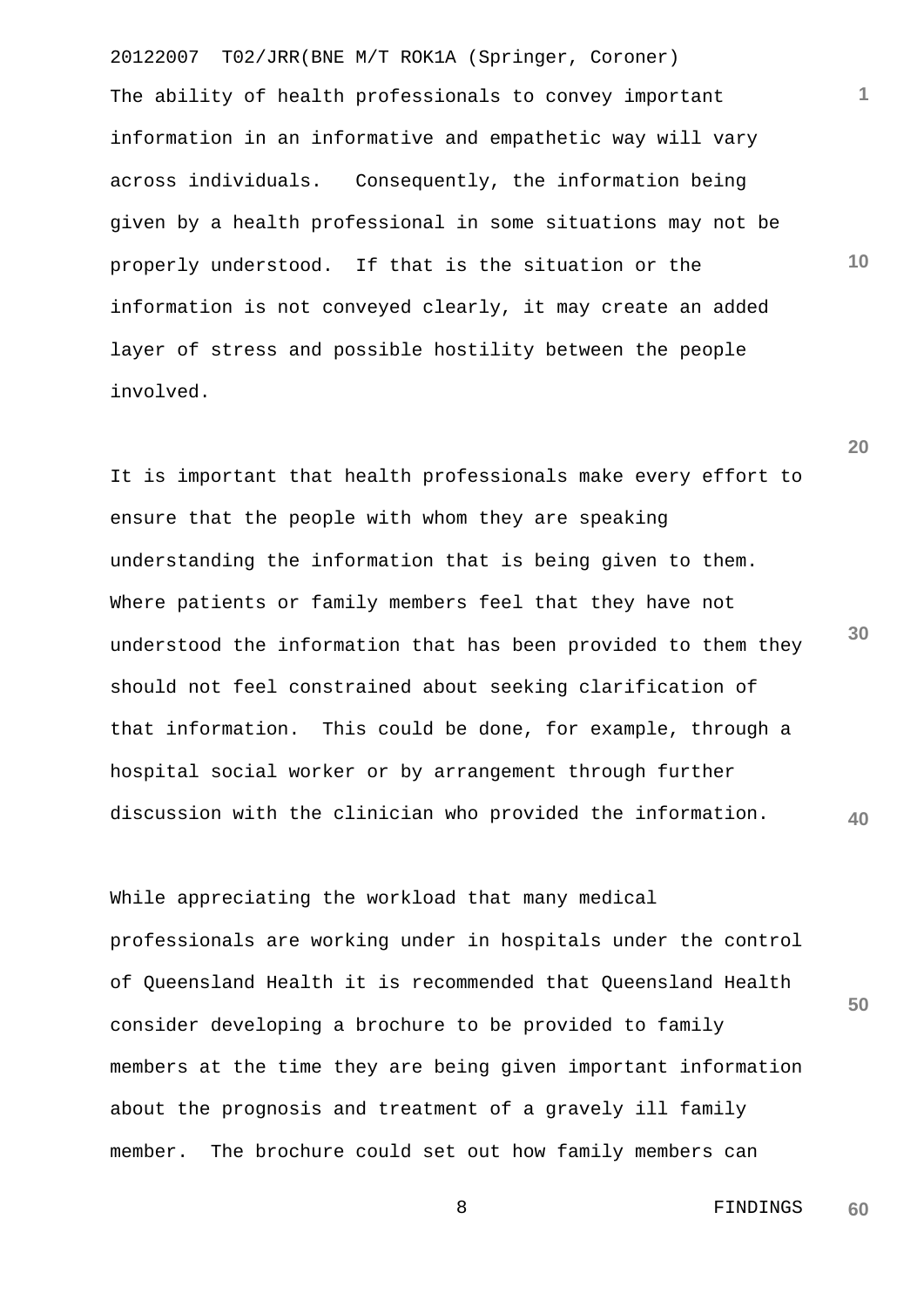20122007 T02/JRR(BNE M/T ROK1A (Springer, Coroner) **1** obtain additional or clearer information about their treatment of their ill or injured family member with relevant contact numbers provided.

**10**  It is hoped that the coronial process has enabled the family of Mrs Newman to have a better understanding of the treatment and clinical factors that preceded her death.

I make these findings under the Coroners Act:

- Patricia Dell Newman died on the 29th of March 2006. She died at the Rockhampton Hospital while being treated for multiple organ failure and congestive cardiac failure.
- The cause of her death was congestive cardiac failure due to or as a consequence of essential hypertension.

**40**  I provide to all parties a full version of my written reasons.

Thank you. Ms Demack or Ms Perry, is there anything you wish to say at this time? MS DEMACK: No, thank you. MS PERRY: No, thank you, your honour. CORONER: Thank you. Ms Cameron, is there anything from you? MS CAMERON: Ah, no thank you, your honour.

**30** 

**50**